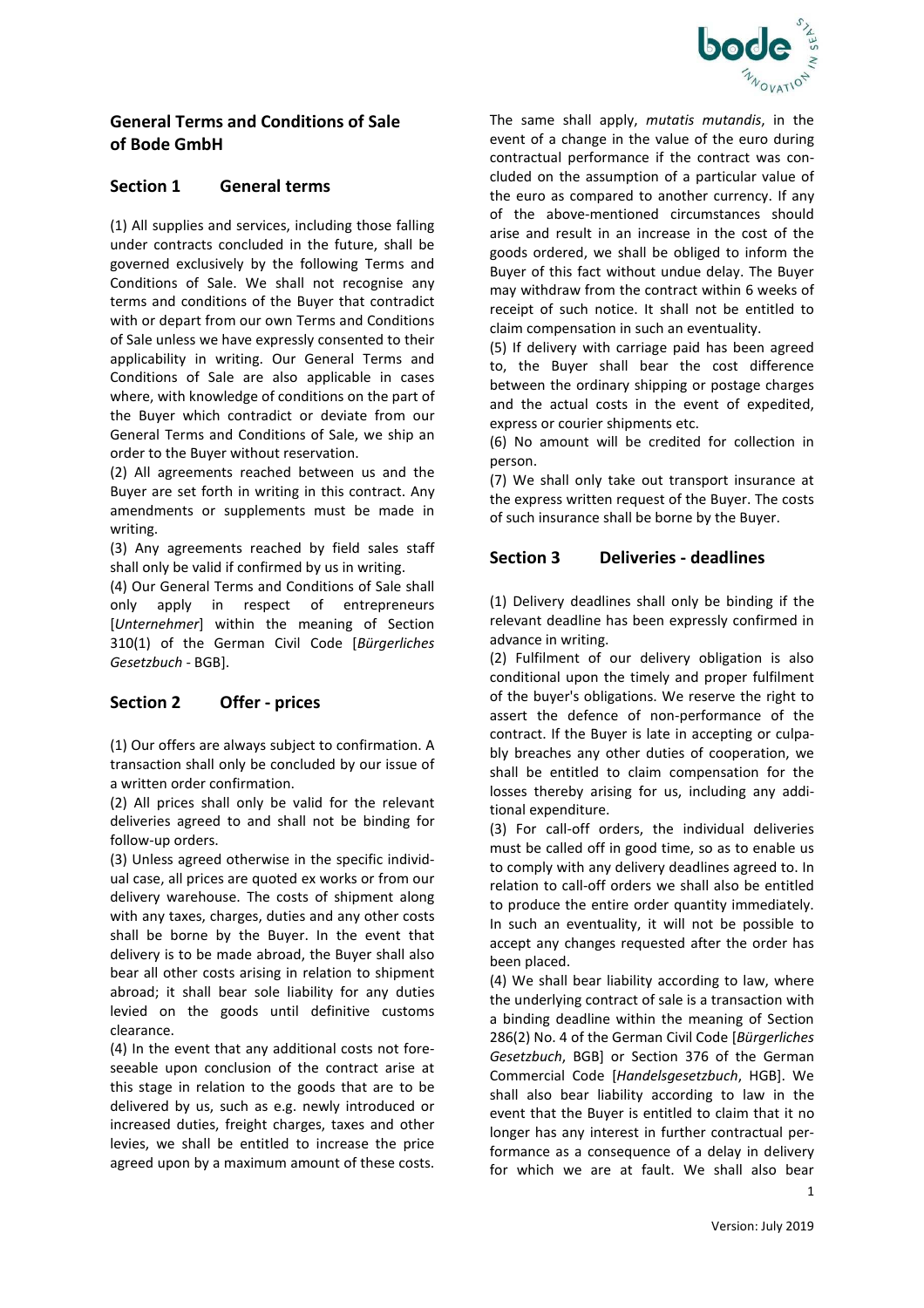

liability according to law where the delay in delivery results from a wilful or grossly negligent breach of contract for which we are at fault or from the culpable breach of a material contractual duty. Any fault on the part of our representatives or vicarious agents shall be imputed to us. If a delay in delivery does not result from a wilful breach of contract for which we are at fault, our liability to pay damages shall be limited to the typical loss foreseeable at the time the contract was concluded. Under all circumstances, our liability shall be limited to 3% of the value of the shipment for each completed week of delay, subject however to a maximum of 10% of the value of the shipment. Otherwise, we shall not incur any liability in relation to any delay.

(5) We shall only be obliged to deliver goods that we have produced ourselves and only in the quantities actually available to us.

(6) In the event of any extraordinary events either nationally or abroad that are beyond our control and were unforeseeable for us, despite exercising all due care, where these prevent us from delivering in accordance with the contract or from doing so at reasonable financial cost, taking account of any other delivery obligations, we shall be entitled to limit or discontinue delivery for the duration of the impediment or - in the event of a longer impediment - to withdraw from the contract or to cancel it without notice. An extraordinary event shall consist e.g. in war or armed conflict including the consequences thereof, civil unrest, interruptions to operations for which we are not at fault, industrial action, restrictions imposed by executive or legislative measures and the unavailability of or delayed transportation. Where any events of the above-mentioned type lead to a significant increase in the costs of production, procurement or distribution, we shall be entitled, subject to a requirement of notification, to increase the price by up to a maximum of the amount of such additional costs, even in the event that a fixed price has been agreed to. Section 2 (4) shall apply *mutatis mutandis*.

(7) For goods made to order, the tolerance on the agreed order quantity shall be +/- 10%.

(8) Any parts provided by the Buyer for processing must be consistent with drawings. Any costs for reworking or return shipment shall be borne by the Buyer. The quantity of parts sent must exceed the number of finished items ordered by at least 10%.

#### **Section 4 Acceptance and delayed acceptance**

(1) The Buyer shall also be deemed to be late in accepting the goods if we have offered to it in writing to deliver and it has refused to accept.

(2) Where we are able to claim damages due to non-performance in the event of the failure to accept, we shall be entitled to calculate the specific losses. The Buyer shall be at liberty to prove that the actual losses incurred were lower.

## **Section 5 Intra-Community deliveries**

(1) The Buyer undertakes to take action as a business to ensure under all circumstances the taxfree intra-Community supply, transportation, shipment or collection and, where applicable, taxfree performance. It or its appointee shall therefore be obliged to provide to us and inform us of all necessary documents to ensure accounting or documentary proof of infra-Community supply, transportation, shipment or collection.

(2) This shall include in particular:

- the VAT identification number;

- an assurance by the Buyer that the supply will be used by its foreign business, along with confirmation of receipt from the Buyer or its appointee;

- details of the place of destination elsewhere in the European Union (confirmation of successful delivery);

and

- information concerning the industrial branch or occupation of the Buyer.

(3) Should the Buyer fail to comply with these duties to present information of its own accord, it shall bear full liability for the resulting consequences; in particular, the Buyer shall without undue delay pay up any value added tax, interest and late payment fines subsequently levied on us and compensate any additional costs arising for us. (4) We shall only be obliged to file an appeal at the request of the Buyer if it pays a reasonable cost advance for the appeal procedure, in addition to the payment of the above-mentioned amounts.

# **Section 6 Type of shipment - transfer of risk**

(1) Unless agreed otherwise, the type of shipment shall be selected at our own discretion.

(2) The risk of the loss of or any accidental damage to the goods shall transfer to the Buyer as soon as the goods have departed from our factory or delivery warehouse. If we ship the goods at the request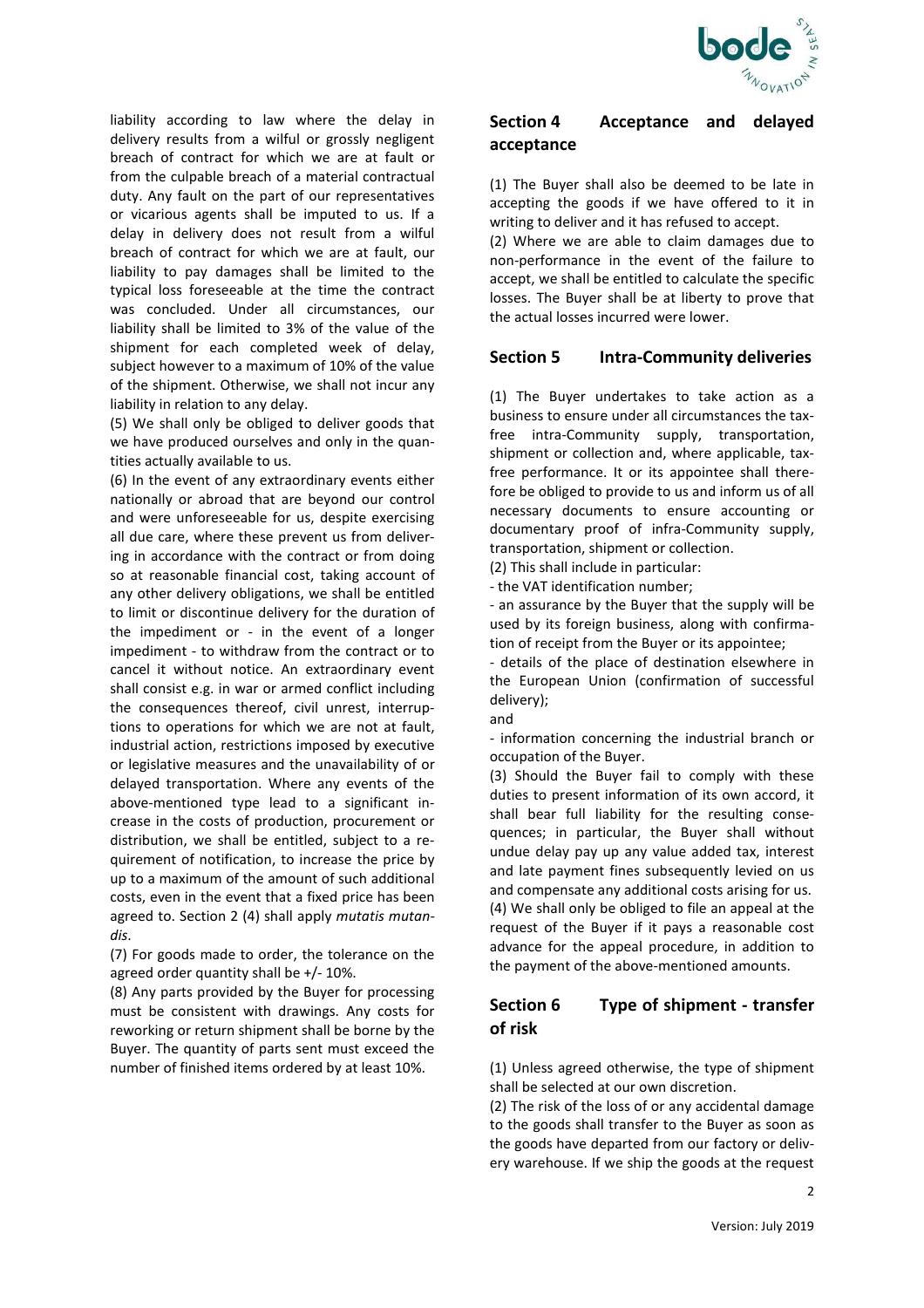

of the Buyer to a delivery destination specified by it, the transportation risk shall pass to the Buyer even in the event of delivery "carriage paid" - upon the handover of the goods to the carrier, the freight forwarder or the other person or entity otherwise designated to ship the goods.

# **Section 7 Industrial property rights advice - intellectual property**

(1) If we produce products according to the instructions of the Buyer, the Buyer warrants that the production and marketing of such a product will not infringe any third-party industrial property rights. The Buyer is obliged to hold us harmless in respect of any liability towards third parties or third-party claims arising in relation to the production or marketing of the products concerned.

(2) We only provide technical indications and/or advice as recommendations and without any commitment; we therefore do not provide any warranty and shall not incur any liability in this regard. It shall be for the Buyer to carry out an examination under its own responsibility, including in relation to the information contained in the documentation provided by us, and also regarding the existence of any industrial property rights.

(3) Any drafts, diagrams or production and assembly documentation etc. drawn up by us are and shall remain our intellectual property. If they are provided to the Buyer, they shall be entrusted to it pursuant to Section 18 of the German Act against Unfair Competition [*Gesetz gegen den unlauteren Wettbewerb*, UWG]. Any transfer of usage rights over and above those necessary in order to perform the contract must be expressly agreed to in writing, irrespective of whether or not any particular industrial property rights exist.

## **Section 8 - Claims relating to defects**

(1) Claims relating to defects may only be brought by the Buyer if it has duly complied with its duties to inspect and object according to Section 377 HGB. The Buyer is obliged to inspect the goods carefully without undue delay after receipt. It shall examine - as the case may be by a trial run whether the goods delivered are fault-free and usable for the intended purpose. Without prejudice to any shorter deadlines for objecting with the carrier, defects must be reported to us in writing no later than 14 days after delivery of the goods, failing which any liability on our part shall lapse.

(2) The Buyer shall bear the full burden of proving all of the constituent elements of its claim, including in particular the defect itself, the time when the defect was established and that the defect was objected to in good time.

(3) In the event of any defects, we may in the first instance, at our choice, rectify the defect (rectification) or supply a fault-free item (replacement supply). If subsequent performance by us is unsuccessful, the Buyer may in principle, at its choice, either reduce the amount payable or withdraw from the contract. Rectification shall be deemed to have been unsuccessful in particular if we have failed to rectify the defect after the third attempt at remedial performance. We shall be entitled at any time when attempting rectification to choose subsequent performance. The Buyer shall have no right of withdrawal in relation to merely minor defects or merely minor differences in quality.

(4) If the Buyer chooses to withdraw from the contract on account of defective title or a quality defect following the failure of subsequent performance, it shall not also be entitled to claim damages in relation to the defect. If the Buyer chooses to claim damages following the failure of subsequent performance, the goods shall be retained by the Buyer, provided that this is reasonable for it. Damages shall be limited to the difference between the purchase price and the value of the defective item. This shall not apply in the event that we have brought about the breach of contract in bad faith.

(5) We shall bear liability according to law in the event that the Buyer claims damages on account of wilful action or gross negligence, including wilful action or gross negligence on the part of our representatives or auxiliary agents. Unless a wilful breach of contract is alleged against us, liability for damages shall be limited to the typical average losses foreseeable upon conclusion of the contract. (6) In addition, we shall bear liability according to law in the event of a culpable breach by us of a material contractual duty; however, in such an eventuality liability for damages shall be limited to the typical average losses foreseeable upon conclusion of the contract.

(7) The foregoing shall be without prejudice to liability for culpable loss of life, personal injury or damage to health, and also to mandatory liability under the German Product Liability Act [*Produkthaftungsgesetz*, ProdHaftG].

(8) Unless specified otherwise above, we shall not incur any liability.

(9) A limitation period of 12 months shall apply to claims relating to defects, calculated from the time when the availability of the claim became known. This shall not apply in the event that the item sold could have been and was actually used for a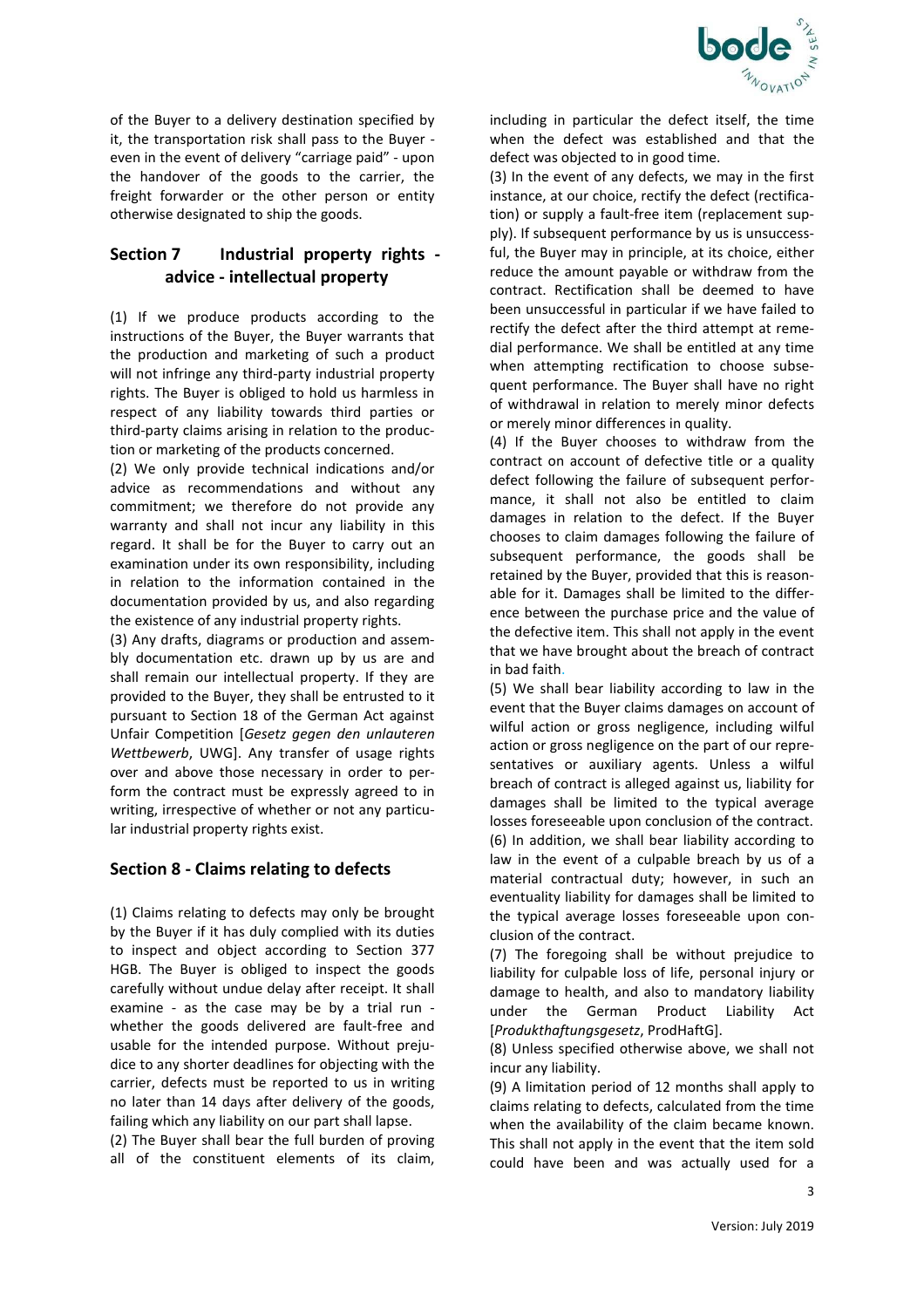

construction site and resulted in a construction defect, without prejudice to Section 9 No. 1 Sentence 5.

(10) The foregoing shall be without prejudice to the limitation period in the event of supplier withdrawal pursuant to Sections 478 and 479 BGB; this period shall amount to five years, calculated from delivery of the defective item.

(11) The Buyer shall not receive any warranties within the legal meaning of the word. The foregoing shall be without prejudice to manufacturer warranties.

(12) The agreed quality of the goods shall in principle be that stated in the product description provided to us. Otherwise, any public statements, promotions or advertising in relation to the goods shall not constitute information as to the contractual quality of the goods. Any samples provided by us constitute only non-binding indications concerning the average quality of the goods.

(13) Should it be necessary to rectify any defect, we shall be obliged to bear all costs arising in relation to the rectification of the defect, including in particular the costs of shipping, road, work and materials, except insofar as these are increased by the relocation of the item purchased to a location different from the place of performance.

#### **Section 9 - Disclaimers**

(1) In the event of a breach of duty resulting from minor negligence, our liability shall be limited to the direct typical average losses foreseeable upon conclusion of the contract, having regard to the type of product or service. This shall also apply in the event of a breach of duty resulting from minor negligence on the part of our statutory representatives, senior staff or auxiliary agents. We shall not incur any liability in the event of the breach of a non-material contractual duty resulting from minor negligence.

(2) The above disclaimer shall apply irrespective of the legal status of the claim made, in particular whether pursuant to default, another breach of duty or a tortious act. It shall not apply in relation to losses imputable to us in relation to loss of life, personal injury or damage to health or any product liability claims available to the Buyer.

(3) Where these provisions exclude the payment of compensation in lieu of performance, the reimbursement of expenses pursuant to Section 284 BGB shall also be excluded.

(4) Damages claims of the Buyer in relation to a defect shall lapse one year after delivery of the goods. This shall not apply in the event that gross negligence can be invoked against us and in the event of personal injury, damage to health or loss of life imputable to us. The limitation period shall also apply to the individual liability of our staff, representatives and vicarious agents.

## **Section 10 - Payment**

(1) The purchase price shall be payable without any deduction immediately upon receipt of the invoice, unless any different payment terms have been agreed to. Payment shall only be deemed to have been made on time if we are credited with the funds on the due date into the account specified by us. If payment is not made within the deadline agreed upon or specified by law, we shall be entitled to charge default interest at the statutory rate. We shall also be entitled to claim further default interest, which shall be without prejudice to the entitlement of the Buyer to furnish proof to the effect that the loss incurred was lower.

2) Cheques and bills of exchange shall only be received pending the subsequent discharge of the debt. Any costs and expenses shall be borne by the Buyer.

(3) We shall be entitled to withhold performance in the event of a deterioration in the financial circumstances of the Buyer. We shall be entitled to set a grace period and to effect performance only *pari passu* with the payment of consideration or to demand security from the Buyer. Upon expiry of this grace period, we shall be entitled to withdraw from the contract.

A deterioration in the financial circumstances of the Buyer shall be deemed to have occurred in particular in the event that ordinary business operations are no longer possible. This shall be deemed to be the case in particular in the event of:

– a protested cheque or bill of exchange;

– the seizure of assets or the threat or imposition of other debt enforcement measures;

– a delay or the discontinuation of payments;

– judicial or out-of-court debt restructuring procedures;

– insolvency procedures in relation to it; or

– the application for opening proceedings German Insolvency Code [*Insolvenzordnung*, InsO];

– or any similar circumstances that call into question the creditworthiness of the Buyer.

The Buyer shall be obliged to inform us directly, immediately and unsolicited if any of these circumstances or any similar circumstance arise(s).

Any goods that have been delivered by us and are still being stored by the Buyer shall be separated immediately and shall be marked as being our property.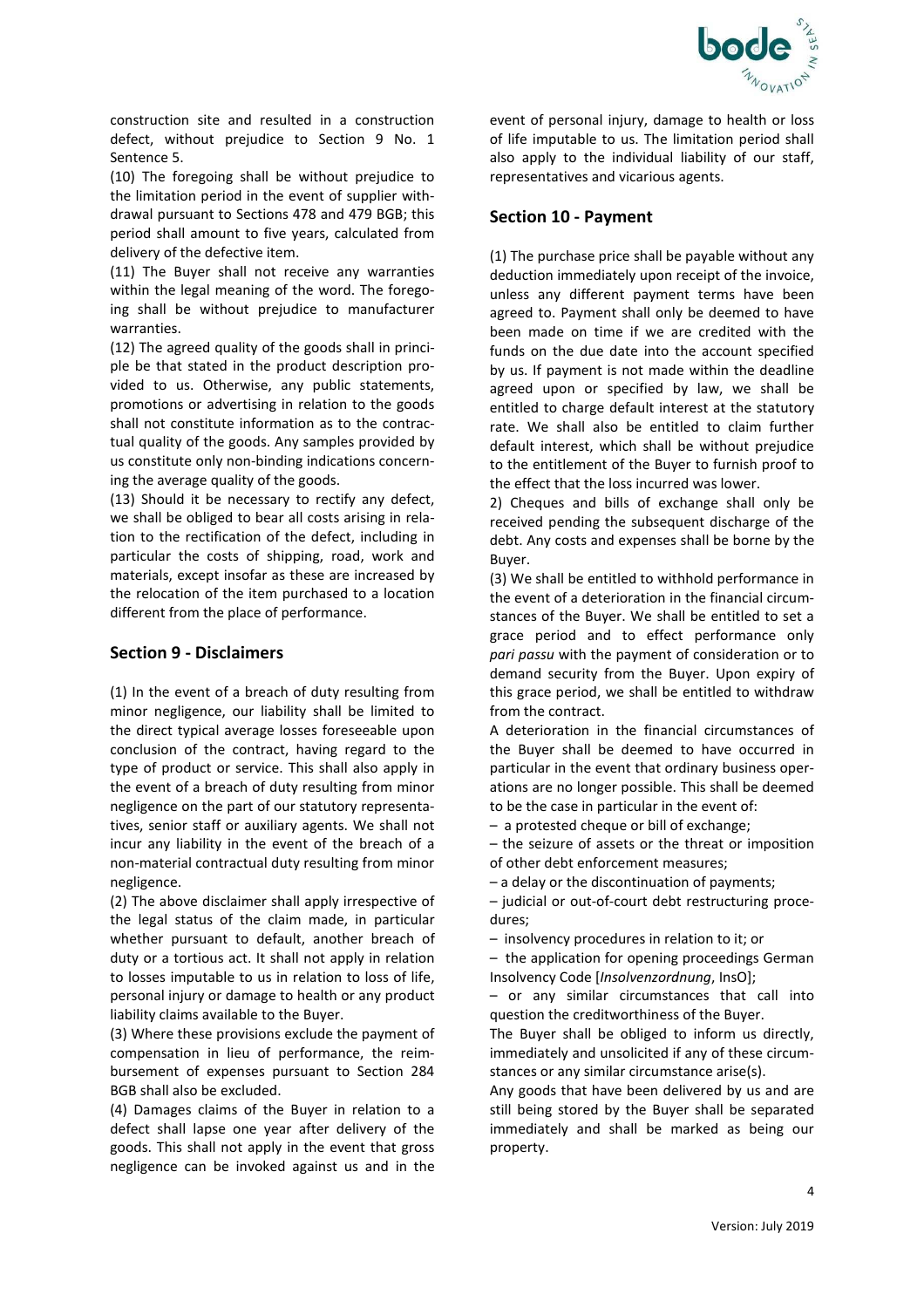

The foregoing shall be without prejudice to all other claims arising under law in relation to the default.

(4) It shall not be permitted to offset any counterclaims that are disputed by us and have not been established with legal effect. A right of retention shall only be available if it is undisputed and is based on the same contractual relationship.

# **Section 11 - Reservation of title by way of security**

(1) We shall retain ownership of the item purchased until the definitive payment of all amounts due by the Buyer, including any claims subsequently arising under reciprocal business relations. In the event of a breach of contract by the Buyer, including in particular payment default, we shall be entitled to take back the item purchased. The same shall also apply if an application for the opening of insolvency procedures is made in relation to the assets of the Buyer. The taking back by us of the item purchased shall not imply withdrawal from the contract, unless expressly so declared by us in writing. After the item has been taken back we shall be entitled to dispose of it; the proceeds of disposal shall be offset against the liability of the Buyer, less reasonable disposal costs.

(2) The Buyer shall be obliged to handle the item purchased with care; in particular, it shall be obliged at its own cost to insure it sufficiently for its replacement value against losses caused by fire, water and theft. The Buyer hereby assigns to us any claims arising in relation to any loss, including in particular those against the insurer, up to the value of our claims as collateral for our claims. We hereby accept the assignment.

(3) In the event of seizures or other third-party interference, the Buyer shall inform us promptly in writing and provide us with all documentation necessary to intervene in order to enable us to bring an action pursuant to Section 771 of the German Code of Civil Procedure [*Zivilprozessordnung*, ZPO]. If the third party is unable to reimburse us for judicial and out-of-court costs in relation to a claim or the recovery of the goods, the Buyer shall be liable towards us for the shortfall arising.

(4) The Buyer shall be entitled to sell the item purchased during the ordinary course of business, although not to pledge it or to transfer ownership by way of security. The Buyer hereby assigns to us all claims in the amount of the final figure invoiced and payable to us (including value added tax) arising for it in relation to the onward sale against its purchasers or third parties, irrespective of whether the item purchased has been sold on without or after processing. We hereby accept the assignment. The Buyer shall remain entitled to collect such amounts due also after the assignment. The foregoing shall be without prejudice to our ability to collect the amounts due ourselves. However, we undertake to refrain from collecting the claim for as long as the Buyer complies with its payment obligations out of the proceeds collected and does not default on any payments and in particular unless and until any application is made for the initiation of insolvency procedures or in the event of a cessation of payments. Should this occur, we may require that the Buyer give notice to us of the assigned claims and the respective debtors, provide all information necessary for collection, issue the relative documentation and give notice of the assignment to the (third party) debtors.

(5) If the item purchased is inseparably processed or mixed with other items not owned by us, we shall acquire joint ownership over the new item in proportion with the value of the item purchased (amount of the final invoice including value added tax) as compared to the other items processed or mixed at the time of processing or mixing. If processing or mixing occurs in such a manner that the Buyer's item is to be regarded as the principal object, it is agreed that the Buyer shall transfer a pro rata share of joint ownership to us. The Buyer shall retain the sole or joint ownership thereby established on our behalf.

(6) We undertake to release the collateral provided to us upon request by the Buyer where the realisable value of our collateral exceeds the claims secured by more than ten percent; it shall be for us to choose which collateral to release.

(7) The Buyer grants us the right to access its business and storage premises or the premises on which the goods subject to the reservation of title are situated and to transport the goods subject to the reservation of title away from that location, where the relevant prerequisites are met. The Buyer waives in advance any right to object to removal.

# **Section 12 Place of jurisdiction - place of performance**

 $\sim$  5  $\sim$  5  $\sim$  5  $\sim$  5  $\sim$  5  $\sim$  5  $\sim$  5  $\sim$  5  $\sim$  5  $\sim$  5  $\sim$  5  $\sim$  5  $\sim$  5  $\sim$  5  $\sim$  5  $\sim$  5  $\sim$  5  $\sim$  5  $\sim$  5  $\sim$  5  $\sim$  5  $\sim$  5  $\sim$  5  $\sim$  5  $\sim$  5  $\sim$  5  $\sim$  5  $\sim$  5  $\sim$  5  $\sim$  5  $\sim$  5  $\sim$ (1) If the Buyer is a merchant [*Kaufmann*], a legal person governed by public law or a special fund under public law, the place of jurisdiction shall lie at the place of our registered office; however, we shall be entitled to initiate legal action against the Buyer also before the courts at its domicile. The